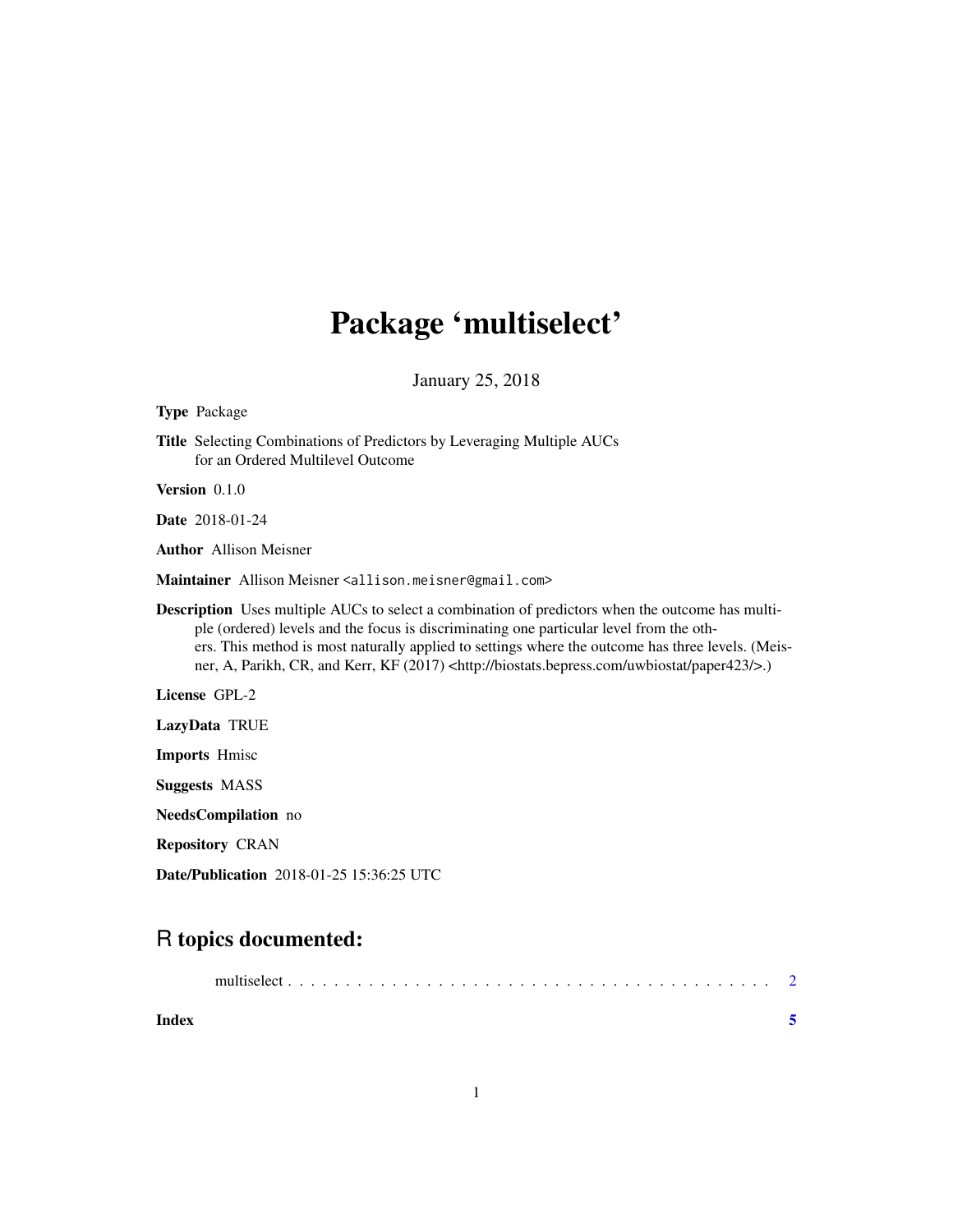<span id="page-1-0"></span>multiselect *Selecting Combinations of Predictors by Leveraging Multiple AUCs for an Ordered Multilevel Outcome*

#### Description

When several predictors are available, there is often interest in combining a subset of predictors to diagnose disease or predict risk of a clinical outcome, D. In the context of an ordered outcome with K levels, where interest is in predicting  $D = K$ , there are multiple ways to select a combination. The traditional approach involves dichotomizing the outcome and using logistic regression to construct the combinations, then selecting a combination based on the estimated AUC for  $D = K$ vs.  $D \leq K$  for each fitted combination. An alternative approach, implemented here, constructs the combinations in the same way, but uses both the AUC for  $D = K$  vs.  $D < K$  and the AUC for  $D = K - 1$  vs.  $D < K - 1$ . The combination with the best combined performance is then chosen. This function provides (i) the best combination defined solely by the AUC for  $D = K$ vs.  $D < K$  and (ii) the best combination defined by both the AUC for  $D = K$  vs.  $D < K$  and the AUC for  $D = K - 1$  vs.  $D \lt K - 1$ . In the context where D indicates no, mild, or severe disease  $(K=3)$ , this is equivalent to (i) selecting a combination in terms of its ability to discriminate between individuals with severe vs. no or mild disease and (ii) selecting a combination in terms of its ability to discriminate between individuals with severe vs. no or mild disease and its ability to discriminate between individuals with mild vs. no disease.

#### Usage

multiselect(data, size=2, Breps=40, nummod=10)

#### Arguments

| data   | The name of the dataset to be used. An object of class 'data.frame' where the<br>first column is the outcome, and the subsequent columns are the predictors. All<br>columns must be numeric. The outcome must be take values $1,,K$ , where<br>$K \geq 3$ . Missing observations are not allowed. If the columns of data are<br>not named, the outcome (first column) will be named "D", and the predictors<br>(subsequent columns) will be named "V1", "V2", |
|--------|---------------------------------------------------------------------------------------------------------------------------------------------------------------------------------------------------------------------------------------------------------------------------------------------------------------------------------------------------------------------------------------------------------------------------------------------------------------|
| size   | The size of the combinations. The function considers all possible subsets of the<br>predictors of size size. Default 2 (all possible pairs).                                                                                                                                                                                                                                                                                                                  |
| Breps  | The number of bootstrap replicates used to estimate the optimism due to re-<br>substitution bias in the AUCs. For each combination, the function estimates<br>the apparent AUCs for each fitted combination. These apparent AUCs are then<br>corrected by substracting the optimism due to resubstitution bias, which is esti-<br>mated using a bootstrap procedure. Default 40.                                                                              |
| nummod | The number of predictor combinations to return. Using the optimism-corrected<br>estimate of the AUC for $D = K$ vs. $D < K$ , the function returns the top nummod<br>predictor combinations. Default 10.                                                                                                                                                                                                                                                      |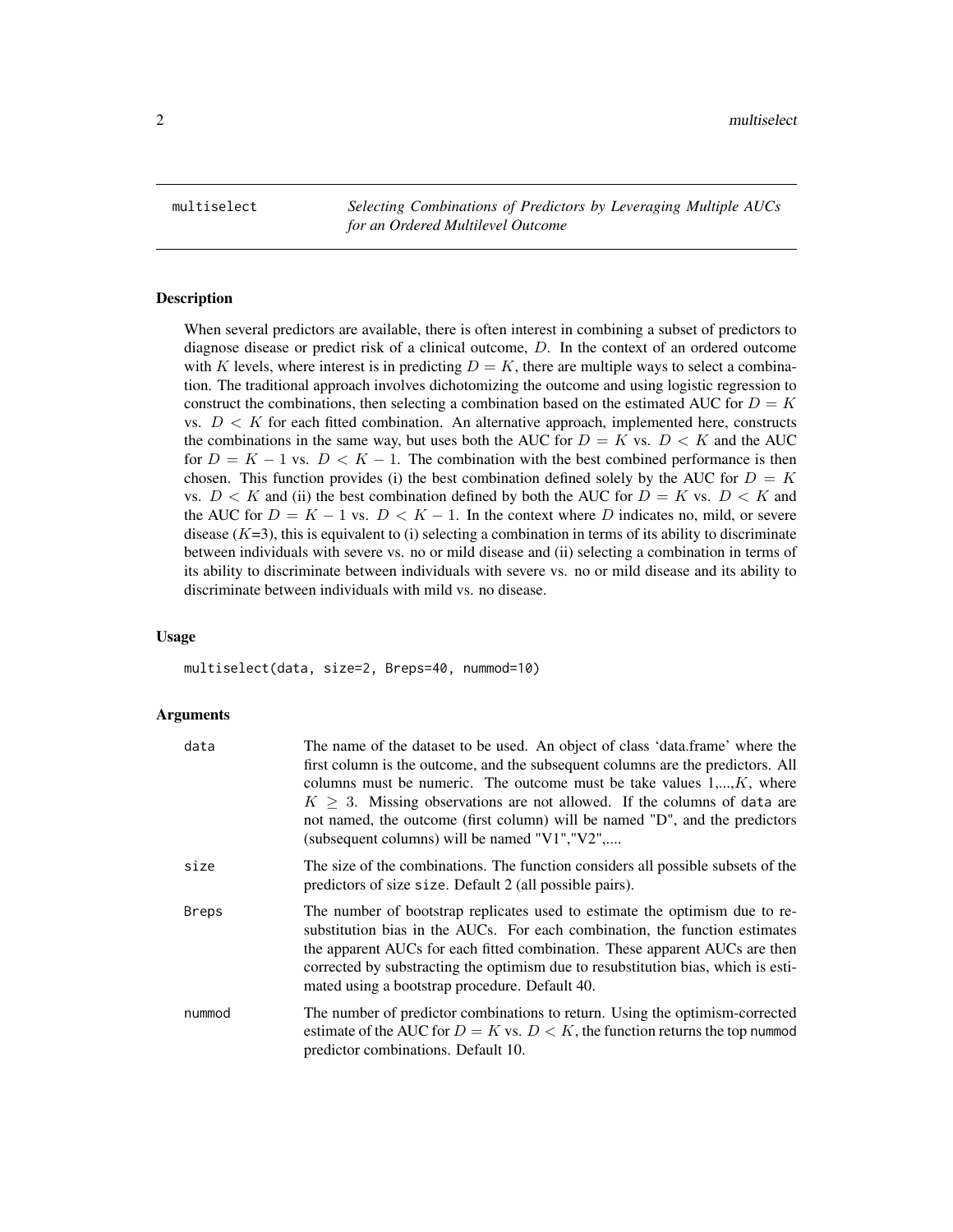#### multiselect 3

#### Details

For each possible predictor combination of size size, the function fits the predictor combination using logistic regression comparing outcome  $D = K$  to  $D \lt K$ . The apparent AUCs for (a)  $D = K$  vs.  $D < K$  and (b)  $D = K - 1$  vs.  $D < K - 1$  are calculated. A bootstrapping procedure is then used to estimate the optimism due to resubstitution bias in these apparent AUCs. The AUCs are corrected by subtracting the estimated optimism due to resubstitution bias. Two combinations are then selected: the combination with the highest AUC for  $D = K$  vs.  $D < K$  ("single AUC" approach) and the combination with the best sum of ranks for the AUC for  $D = K$  vs.  $D < K$ and the AUC for  $D = K - 1$  vs.  $D < K - 1$  ("multi-AUC" approach). The selected combinations may be the same for the two approaches. The top nummod combinations, in terms of the AUC for  $D = K$  vs.  $D < K$  (corrected for optimism due to resubstitution bias), are also provided.

If more than one combination is "best" in terms of either the AUC for  $D = K$  vs.  $D \lt K$  or the sum of ranks for the AUC for  $D = K$  vs.  $D < K$  and the AUC for  $D = K - 1$  vs.  $D < K - 1$  (i.e., in the event of ties) the first combination is returned. The order of the combinations for  $p$  candidate predictors is given by combn(1:p, size). If ties occur for either (i) the AUC for  $D = K$  vs.  $D < K$  or (ii) the sum of ranks for the AUC for  $D = K$  vs.  $D < K$  and the AUC for  $D = K - 1$ vs.  $D < K - 1$ , a warning is given.

A given bootstrap sample may not have observations from each of the  $K$  outcome levels; if this occurs, a warning is given and the estimated optimism for that bootstrap sample for both the AUC for  $D = K$  vs.  $D < K$  and the AUC for  $D = K - 1$  vs.  $D < K - 1$  will be NA. NAs are removed in the calculation of the mean optimism (used to correct the AUC estimates for resubstitution bias), and the total number of NAs across the Breps (for either the AUC for  $D = K$  vs.  $D < K$  or the AUC for  $D = K - 1$  vs.  $D < K - 1$ ) is indicated by "numNA" in the output.

#### Value

A list with the following components:

| Best.Single  | The best predictor combination as chosen by the "single AUC" approach. The                                                                                                                                                               |
|--------------|------------------------------------------------------------------------------------------------------------------------------------------------------------------------------------------------------------------------------------------|
|              | first size elements give the names of the included predictors (under "Var1","Var2",),                                                                                                                                                    |
|              | the next is the estimated AUC $D = K$ vs. $D \lt K$ ("AUC1"), the next is the                                                                                                                                                            |
|              | estimated AUC for $D = K - 1$ vs. $D < K - 1$ ("AUC2"), the next is number of                                                                                                                                                            |
|              | NAs across the Brep bootstrap replicates ("numNA"; see 'Details'), and the final                                                                                                                                                         |
|              | size elements give the estimated coefficients for each of the included predictors                                                                                                                                                        |
|              | ("Coef1","Coef2",). Both AUCs are corrected for optimism due to resubstitu-                                                                                                                                                              |
|              | tion bias. Recall that if the columns of data are unnamed, the predictors will be<br>named " $V1$ ", " $V2$ ",                                                                                                                           |
| Best.Multi   | The best predictor combination as chosen by the "multi-AUC" approach. The<br>elements of Best. Multi are the same as Best. Single.                                                                                                       |
| Ranked.Rslts | The results for the nummod best combinations, as ranked by the AUC for $D = K$<br>vs. $D \lt K$ (after correcting for optimism due to resubstitution bias). The<br>columns are the same as the elements of Best. Single and Best. Multi. |

#### References

Meisner, A., Parikh, C.R., and Kerr, K.F. (2017). Using multilevel outcomes to construct and select biomarker combinations for single-level prediction. UW Biostatistics Working Paper Series, Working Paper 423.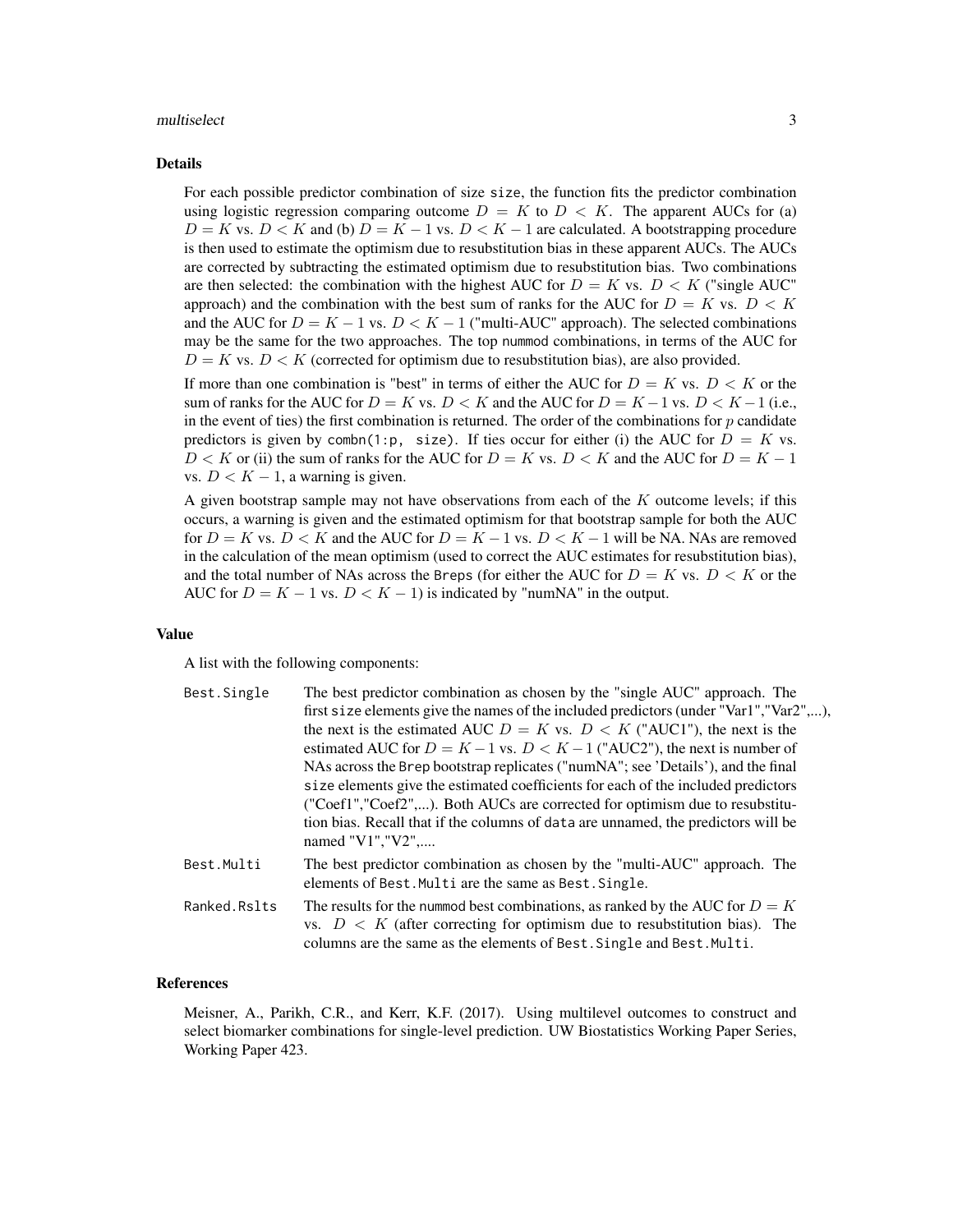#### Examples

```
library(MASS)
## example takes ~1 minute to run
set.seed(15)
p = 16 ## number of predictors
matX \le matrix(rep(0.3, p*p), nrow=p, ncol=p) ## covariance matrix for the predictors
diag(matX) \leq rep(1,p)
simD <- apply(rmultinom(400, 1, c(0.6,0.335,0.065)),2,which.max)
simDord <- simD[order(simD)]
numobs <- table(simDord)
simX1 <- mvrnorm(numobs[1], rep(0,p), 2*matX)
simX2 <- mvrnorm(numobs[2], c(1.5, 1, rep(0.5,(p-2)/2), rep(0.1,(p-2)/2)), 2*matX)
simX3 <- mvrnorm(numobs[3], c(rep(2,2), rep(0.8,(p-2)/2), rep(0.1,(p-2)/2)), 2*matX)
simX <- rbind(simX1, simX2, simX3)
exdata <- data.frame("D"=simDord, simX)
multiselect(data=exdata, size=2, Breps=20, nummod=10)
```